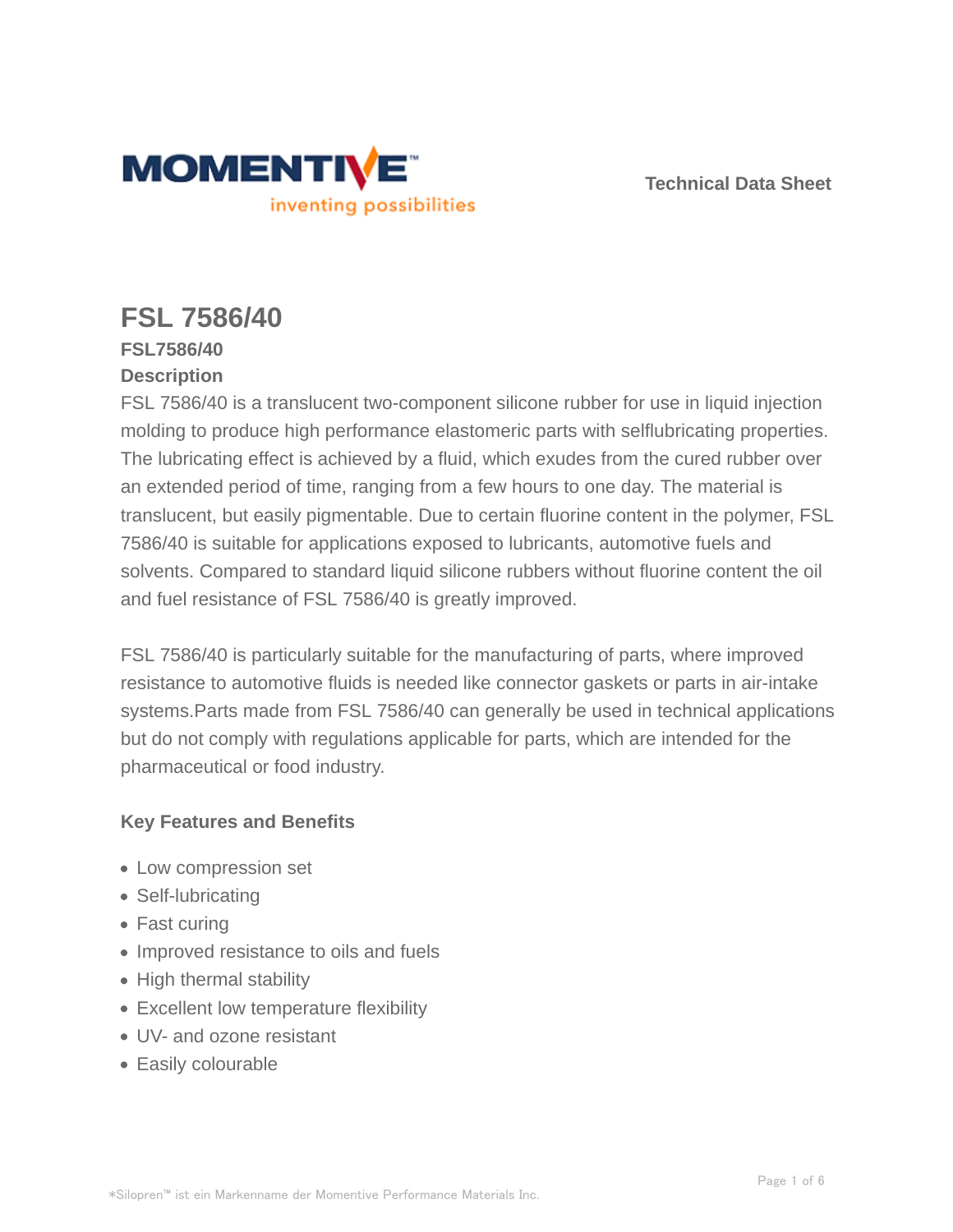## Typical Physical Properties

|                                    |              |                | <b>FSL 7586/40</b>        |                   |
|------------------------------------|--------------|----------------|---------------------------|-------------------|
|                                    |              |                | comp A                    | comp <sub>B</sub> |
| Appearance                         |              |                | translucent   translucent |                   |
| <b>Fluid Content</b>               |              | $\%$           | 5                         | 5                 |
| Viscosity, $y = 10 s^{-1}$ at 20°C | C DIN 53 018 | $Pa \bullet s$ | 700                       | 700               |

The pot-life of the mixture of the two components (closed vessel) at 20°C is three days. Increased temperatures reduce the pot-life.

The mechanical properties were measured on test sheets (2 mm). These were produced by mixing the components A & B in 1:1 ratio and curing the resulting mixture 10 min at 175°C.

|                           |                      |                   | <b>FSL 7586/40</b> |                                                          |
|---------------------------|----------------------|-------------------|--------------------|----------------------------------------------------------|
|                           |                      |                   | as<br>cured        | Injection molding plus<br>post curing 30 min at<br>200°C |
| Density                   | <b>DIN 53 479 A</b>  | g/cm <sup>3</sup> | 1.23               | 1.23                                                     |
| <b>Hardness</b>           | <b>DIN 53 505</b>    | Shore<br>A        | 40                 | 40                                                       |
| <b>Tensile Strength</b>   | <b>DIN 53 504 S2</b> | N/mm <sup>2</sup> | 5.5                | 5.6                                                      |
| Elongation at break       | DIN 53 504 S2        | $\frac{0}{0}$     | 380                | 400                                                      |
| <b>Tear Strength</b>      | ASTM D 624 die<br>B  | N/mm              | 20                 | n.a.                                                     |
| Comp. Set 22h at<br>175°C | <b>ISO 815</b>       | $\frac{0}{0}$     | 17                 | 18                                                       |

Fluid Resistance Data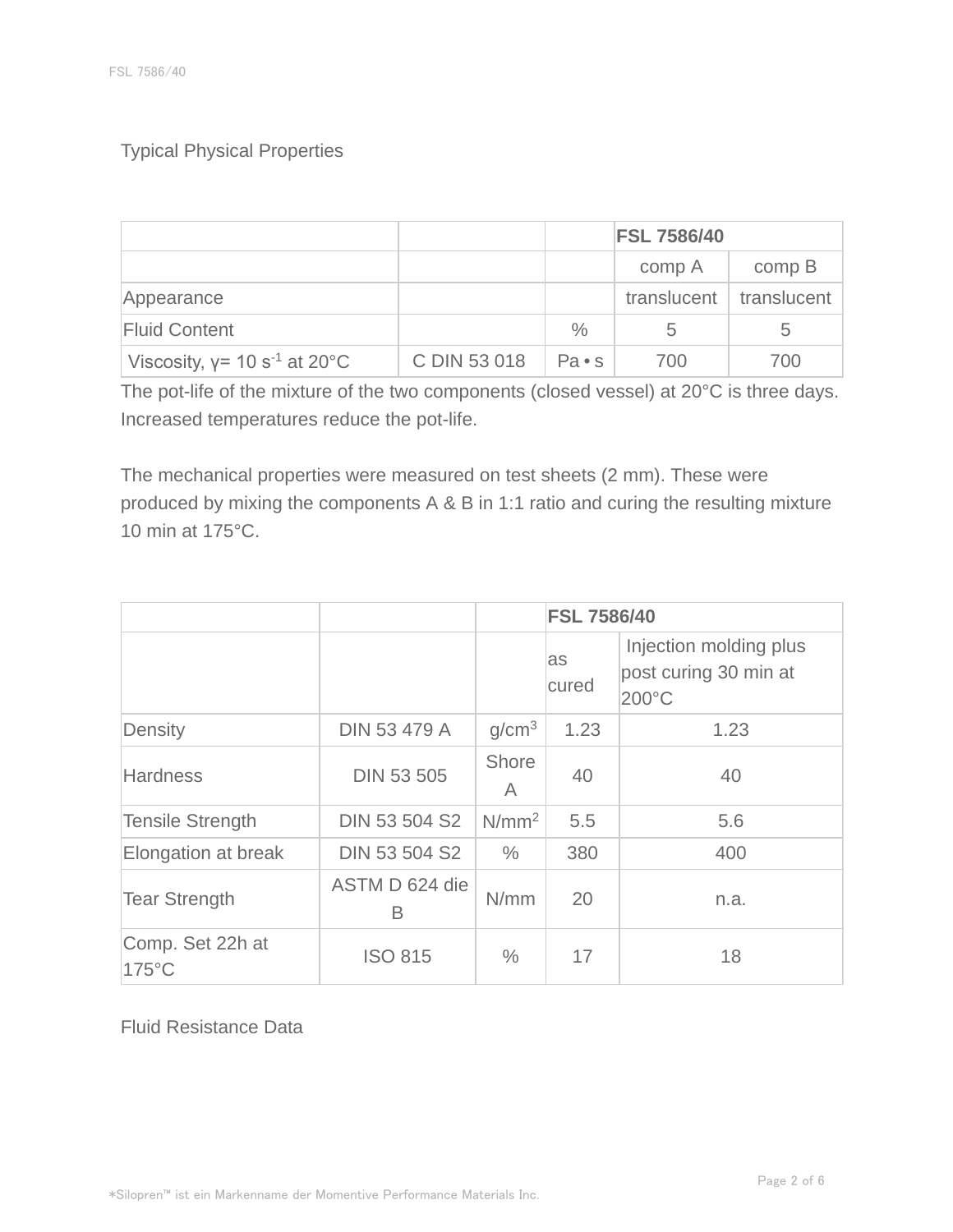|                                 | Hardness Change<br>[Shore A] | <b>Tensile</b><br>Change [%] | Elongation<br>Change [%] | Volume<br>Change [%] |
|---------------------------------|------------------------------|------------------------------|--------------------------|----------------------|
| 3 d 150 °C                      |                              |                              |                          |                      |
| <b>IRM 903</b>                  | - 6                          | $-26$                        | $-21$                    | $+9$                 |
| <b>Castrol "SLX</b><br>OW30" 1) | $-3$                         | $-12$                        | $-11$                    | $-0.1$               |
| Mobil "OW30" <sup>2)</sup>      | $-2$                         | $-14$                        | $-11$                    | $+2.2$               |
| BP "C20" 3)                     | $-3$                         | $-22$                        | $-8$                     | $+2.4$               |
| 3 d 120 °C                      |                              |                              |                          |                      |
| Diesel (EN<br>590)              | $-13$                        | $-47$                        | $-26$                    | $+21$                |
| $RME - Bio$<br>diesel           | $-8$                         | $-41$                        | $-35$                    | $+17$                |
| 3d 70 °C + 24h<br><b>RT</b>     |                              |                              |                          |                      |
| Fuel C                          | $+5$                         | $+41$                        | $+25$                    | $-11$                |

1) Available from Deutsche Castrol Vertriebsgesellschaft mb, Hamburg

2) Available from ExxonMobil Cooperation

3) Available from Deutsche BP AG

These typical data are only intended as a guide and should not be used in preparing specifications.

### **Processing Recommendations**

FSL 7586/40 is a kit-matched product. As such, work time (pot-life), cure time, and final cured properties can only be assured if the batch numbers on the A component and B component are identical and the material is mixed at a ratio of 1:1. Pumping and metermixing systems for FSL 7586/40 and appropriate injection moulding machines are available from a number of manufacturers, most of whom will provide a complete integrated system (exclusive of the mould itself). The self-lubrication effect is, however, affected by several factors, which are specific for each article.The diffusion process depends on:

Ratio of volume to surface area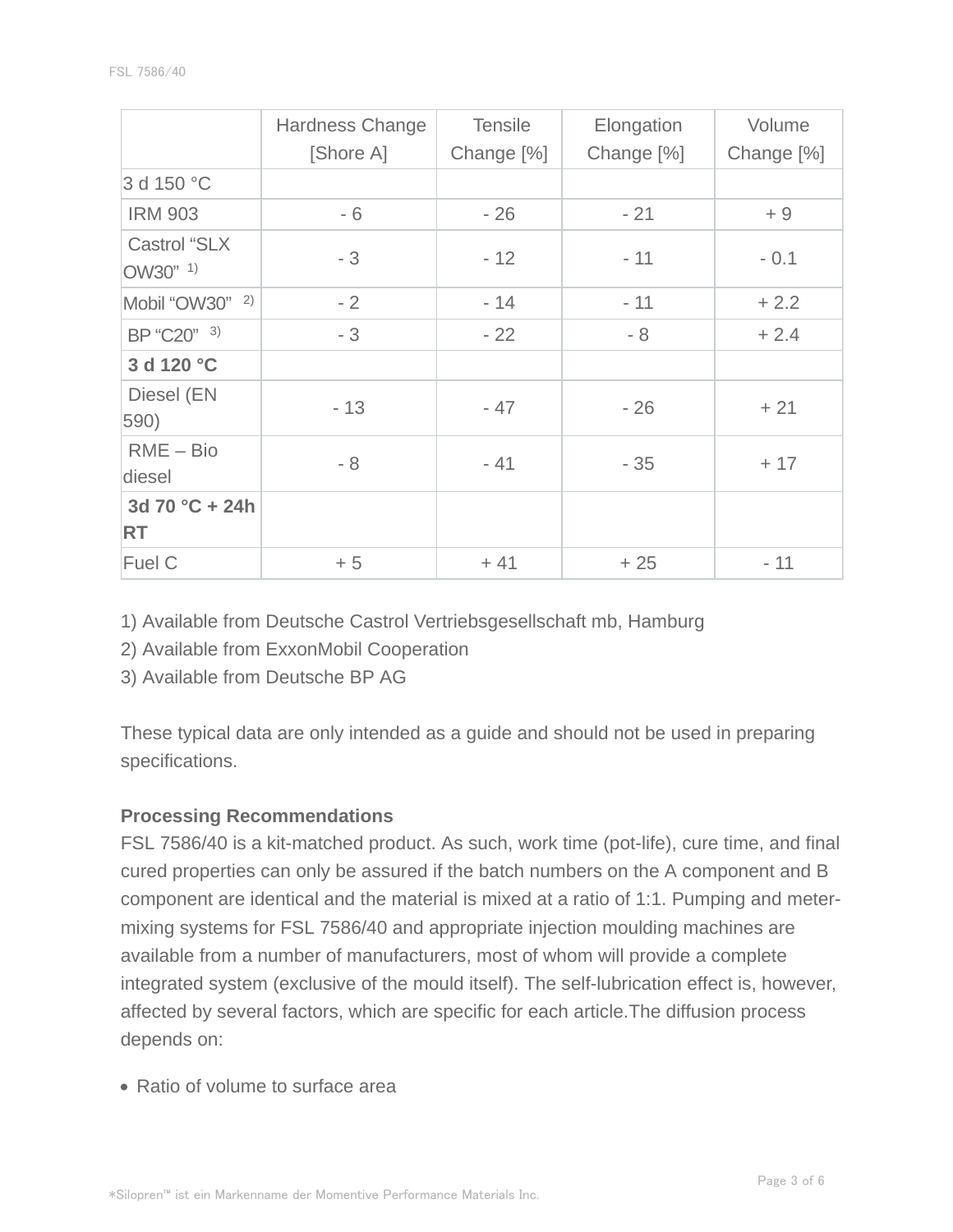- Degree of cross linking
- Type and concentration of pigment added

For further information please contact Momentive performance materials.

#### **Containers**

FSL 7586/40 is available in 20 kg pails.

#### **Patent Status**

Nothing contained herein shall be construed to imply the nonexistence of any relevant patents or to constitute the permission, inducement or recommendation to practice any invention covered by any patent, without authority from the owner of the patent.

## **Product Safety, Handling and Storage**

Customers should review the latest Safety Data Sheet (SDS) and label for product safety information, safe handling instructions, personal protective equipment if necessary, emergency service contact information, and any special storage conditions required for safety. Momentive Performance Materials (MPM) maintains an aroundthe-clock emergency service for its products. SDS are available at www.momentive.com or, upon request, from any MPM representative. For product storage and handling procedures to maintain the product quality within our stated specifications, please review Certificates of Analysis, which are available in the Order Center. Use of other materials in conjunction with MPM products (for example, primers) may require additional precautions. Please review and follow the safety information provided by the manufacturer of such other materials.

#### **Limitations**

Customers must evaluate Momentive Performance Materials products and make their own determination as to fitness of use in their particular applications.

**Contact Information** Email commercial.services@momentive.com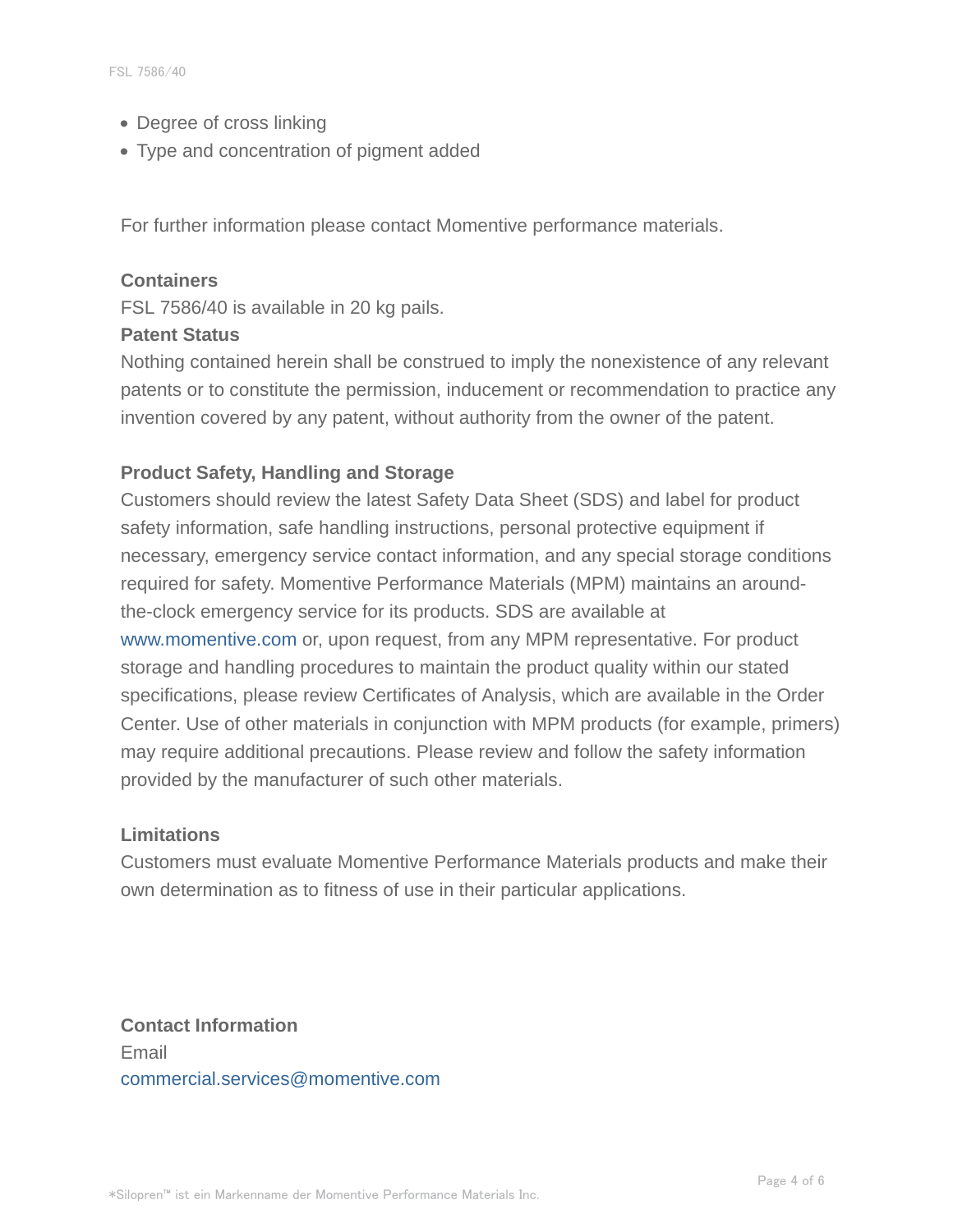| <b>Telephone</b>     |                      |                              |                     |
|----------------------|----------------------|------------------------------|---------------------|
| <b>Americas</b>      | <b>Latin America</b> | <b>EMEAI- Europe, Middle</b> | <b>ASIA PACIFIC</b> |
|                      |                      | East, Africa & India         |                     |
| +1 800 295 2392      | <b>Brazil</b>        | <b>Europe</b>                | <b>China</b>        |
| Toll free*           | +55 11 4534 9650     | +390510924300                | 800 820 0202        |
| +704 805 6946        | <b>Direct Number</b> | Direct number                | Toll free           |
| <b>Direct Number</b> |                      |                              | +86 21 3860 4892    |
|                      |                      |                              | Direct number       |
| *All American        | <b>Mexico</b>        | India, Middle East &         | Japan               |
| countries            | +52 55 2169 7670     | <b>Africa</b>                | +81 3 5544 3111     |
|                      | <b>Direct Number</b> | + 91 44 71212207             | Direct number       |
|                      |                      | Direct number*               |                     |
|                      |                      | *All Middle Eastern          | <b>Korea</b>        |
|                      |                      | countries, Africa, India,    | +82 2 6201 4600     |
|                      |                      |                              |                     |

For literature and technical assistance, visit our website at: www.momentive.com

#### **DISCLAIMER:**

**THE MATERIALS, PRODUCTS AND SERVICES OF MOMENTIVE PERFORMANCE MATERIALS INC. AND ITS SUBSIDIARIES AND AFFILIATES (COLLECTIVELY "SUPPLIER"), ARE SOLD SUBJECT TO SUPPLIER'S STANDARD CONDITIONS OF SALE, WHICH ARE INCLUDED IN THE APPLICABLE DISTRIBUTOR OR OTHER SALES AGREEMENT, PRINTED ON THE BACK OF ORDER ACKNOWLEDGMENTS AND INVOICES, AND AVAILABLE UPON REQUEST. ALTHOUGH ANY INFORMATION, RECOMMENDATIONS, OR ADVICE CONTAINED HEREIN IS GIVEN IN GOOD FAITH, SUPPLIER MAKES NO WARRANTY OR GUARANTEE, EXPRESS OR IMPLIED, (i) THAT THE RESULTS DESCRIBED HEREIN WILL BE OBTAINED UNDER END-USE CONDITIONS, OR (ii) AS TO THE EFFECTIVENESS OR SAFETY OF ANY DESIGN INCORPORATING ITS PRODUCTS, MATERIALS, SERVICES, RECOMMENDATIONS OR ADVICE. EXCEPT AS PROVIDED IN SUPPLIER'S STANDARD CONDITIONS OF SALE, SUPPLIER AND ITS REPRESENTATIVES SHALL IN NO EVENT BE RESPONSIBLE FOR ANY LOSS RESULTING FROM ANY USE OF ITS MATERIALS, PRODUCTS OR SERVICES DESCRIBED HEREIN.** Each user bears full responsibility for making its own determination as to the suitability of Supplier's materials, services,